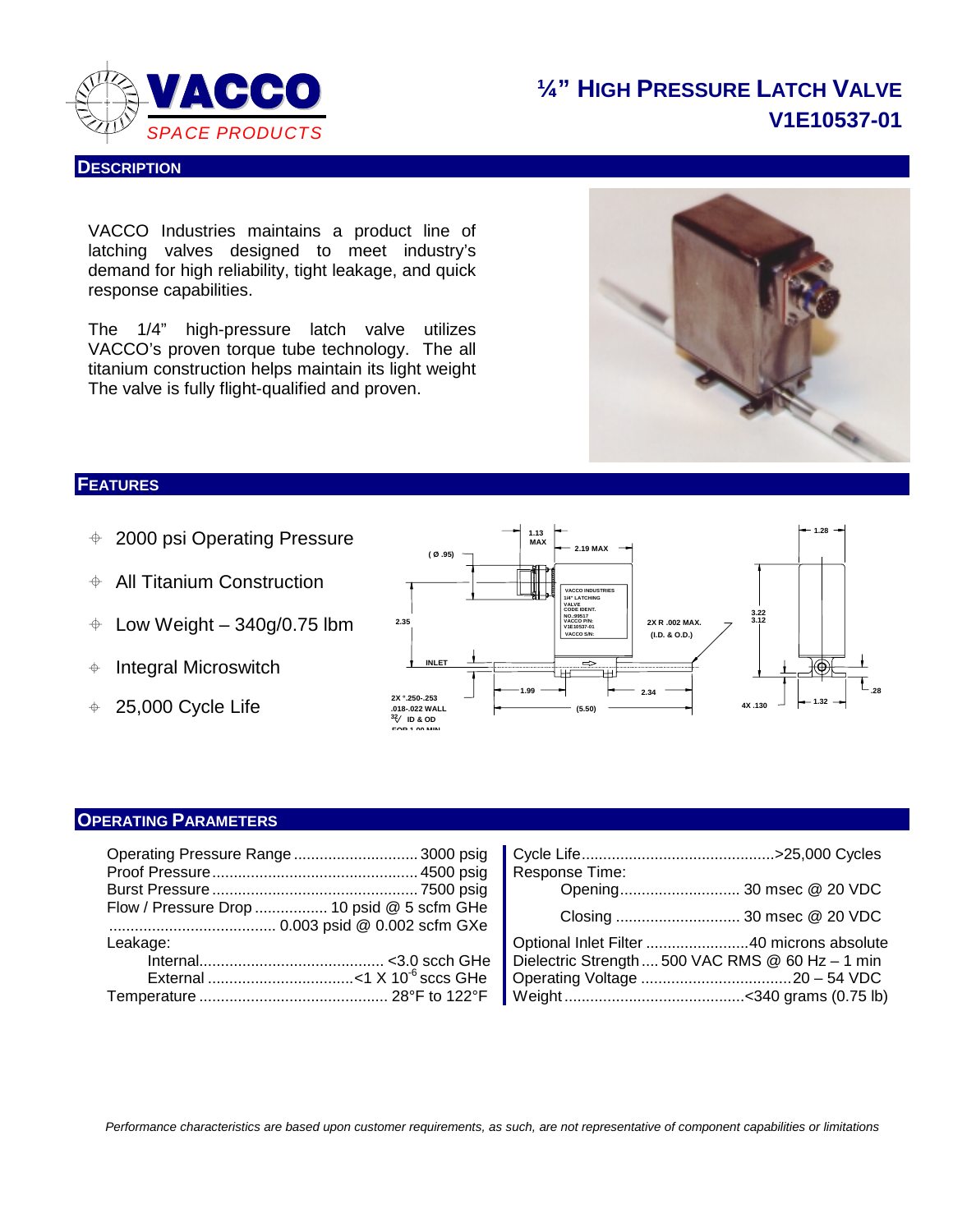

**PERFORMANCE CHARACTERISTICS**





**ELECTRICAL SCHEMATIC**



VACCO INDUSTRIES, INC. • AEROSPACE PRODUCTS • 10350 VACCO STREET • SOUTH EL MONTE, CA 91733 TEL: (626) 443-7121 • FAX: (626) 442-6943 • WEB: www.vacco.com • E-MAIL: space@vacco.com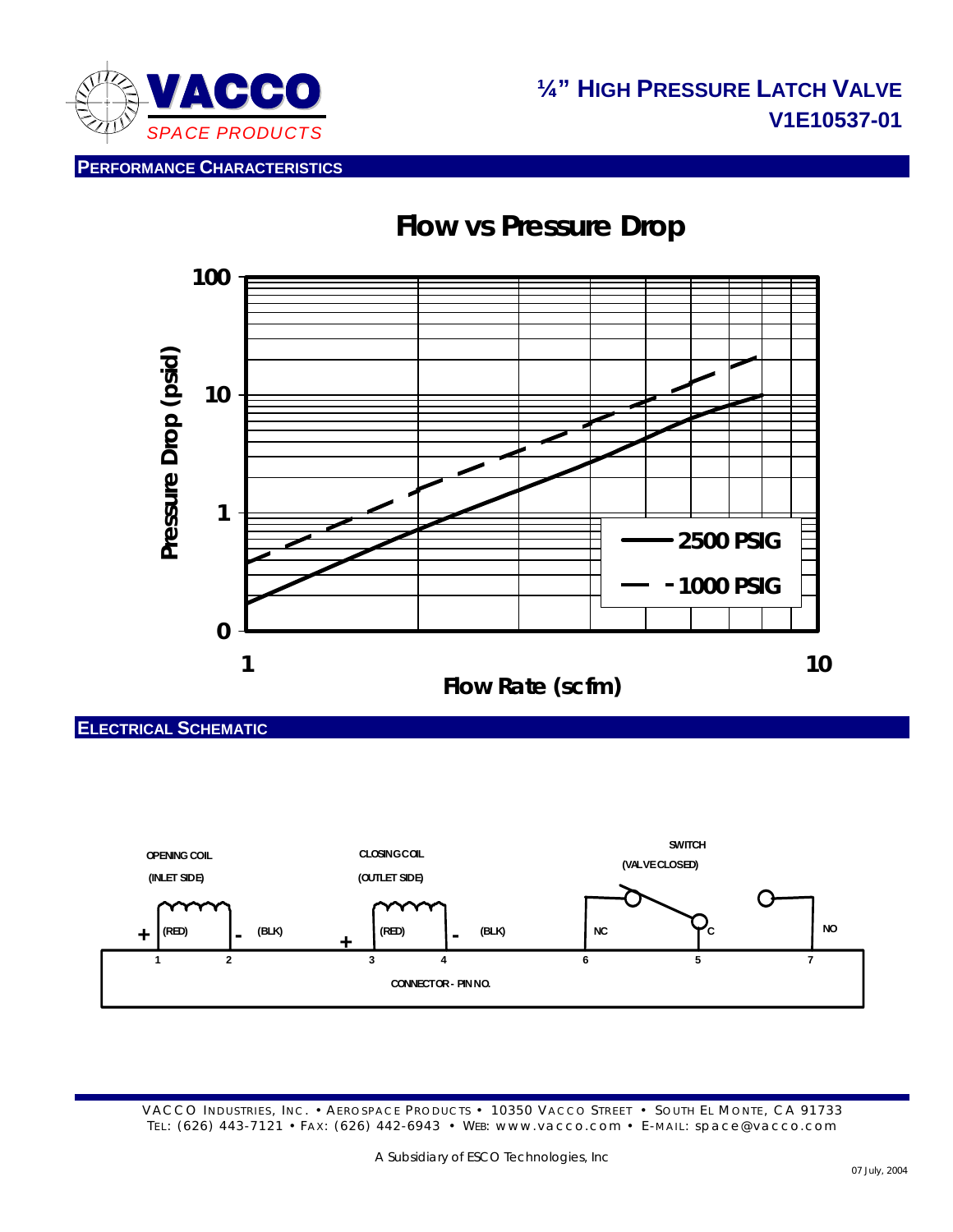

# **¼" HIGH PRESSURE LATCH VALVE V1E10763-01**

VACCO Industries maintains a product line of titanium latching valves designed to meet industry's demand for high reliability, tight leakage, and quick response capabilities.

The VACCO 5000 psi ¼" latch valve utilizes proven torque tube technology. The all titanium construction helps reduce weight while bolstering reliability; qualified to a minimum 13,000 life cycles while maintaining performance. The valve is fully qualified and is scheduled for flight in 2002.



### **FEATURES**

- $\div$  5,000 psig Operating Pressure
- 13,000 Operating Cycles
- $\div$  Ti Body with CRES Interface
- $\div$  Low Weight 0.75 LB (340 Grams)
- $\triangleq$  Integral Microswitch
- $\div$  40 Micron Absolute Etched Disc Inlet Filter

#### **OPERATING PARAMETERS**

| 2.35                        | VACCO INDUSTRIES<br>1/4" LATCHING VALVE<br>CODE IDENT. NO.: 99517<br>VACCO P/N: V1E10763-01<br>VACCO S/N:<br>⚠ | $\clubsuit$ | 3.25 |
|-----------------------------|----------------------------------------------------------------------------------------------------------------|-------------|------|
| $2X \times 25$<br>.035 WALL | <b>mato</b><br>5.00                                                                                            | 1.20<br>-32 |      |

|          | <u>∥ Oycle Life……………………………………………&gt; T3,000 Oycle</u> |
|----------|-------------------------------------------------------|
|          |                                                       |
|          |                                                       |
|          | Opening: 20 msec @ 29 VDC @ 5000 psid                 |
| Leakage: |                                                       |
|          |                                                       |
|          | Power Consumption20 W max @ 29 VDC and 76°F           |
|          | Dielectric Strength  500 VAC RMS @ 60 Hz-1 min        |
|          |                                                       |

| Opening:  20 msec @ 29 VDC @ 5000 psid                                                  |  |
|-----------------------------------------------------------------------------------------|--|
| Leakage:                                                                                |  |
|                                                                                         |  |
| Power Consumption20 W max @ 29 VDC and 76°F                                             |  |
| Dielectric Strength  500 VAC RMS @ 60 Hz-1 min<br>Back Pressure Relief  1500 ± 500 psid |  |

VACCO INDUSTRIES, INC. • AEROSPACE PRODUCTS • 10350 VACCO STREET • SOUTH EL MONTE, CA 91733 TEL: (626) 443-7121 • FAX: (626) 442-6943 • WEB: www.vacco.com • E-MAIL: space@vacco.com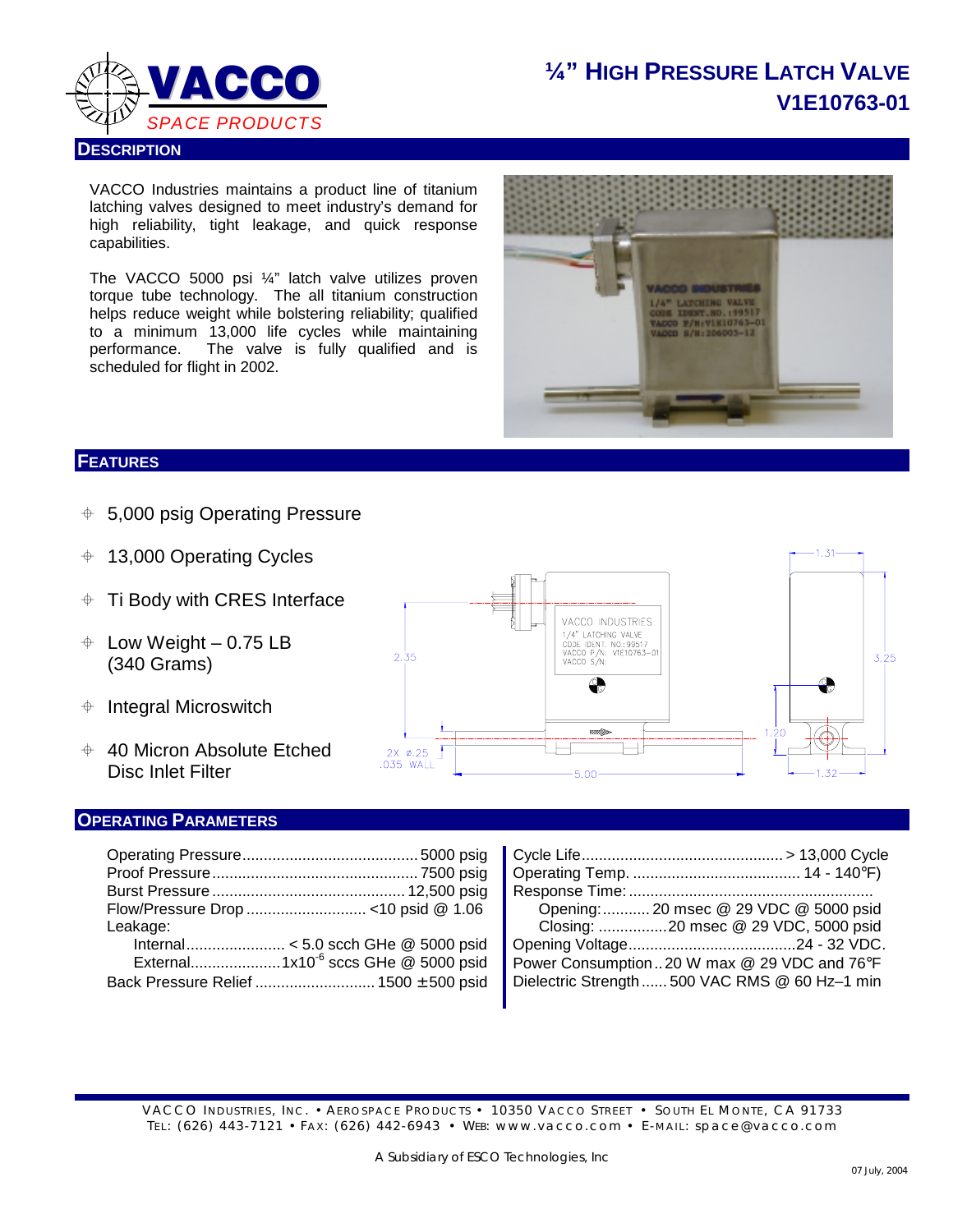

# **¼" HIGH PRESSURE LATCH VALVE V1E10763-01**

**PERFORMANCE CHARACTERISTICS**



### **Flow v Pressure Drop**

**SCHEMATIC**

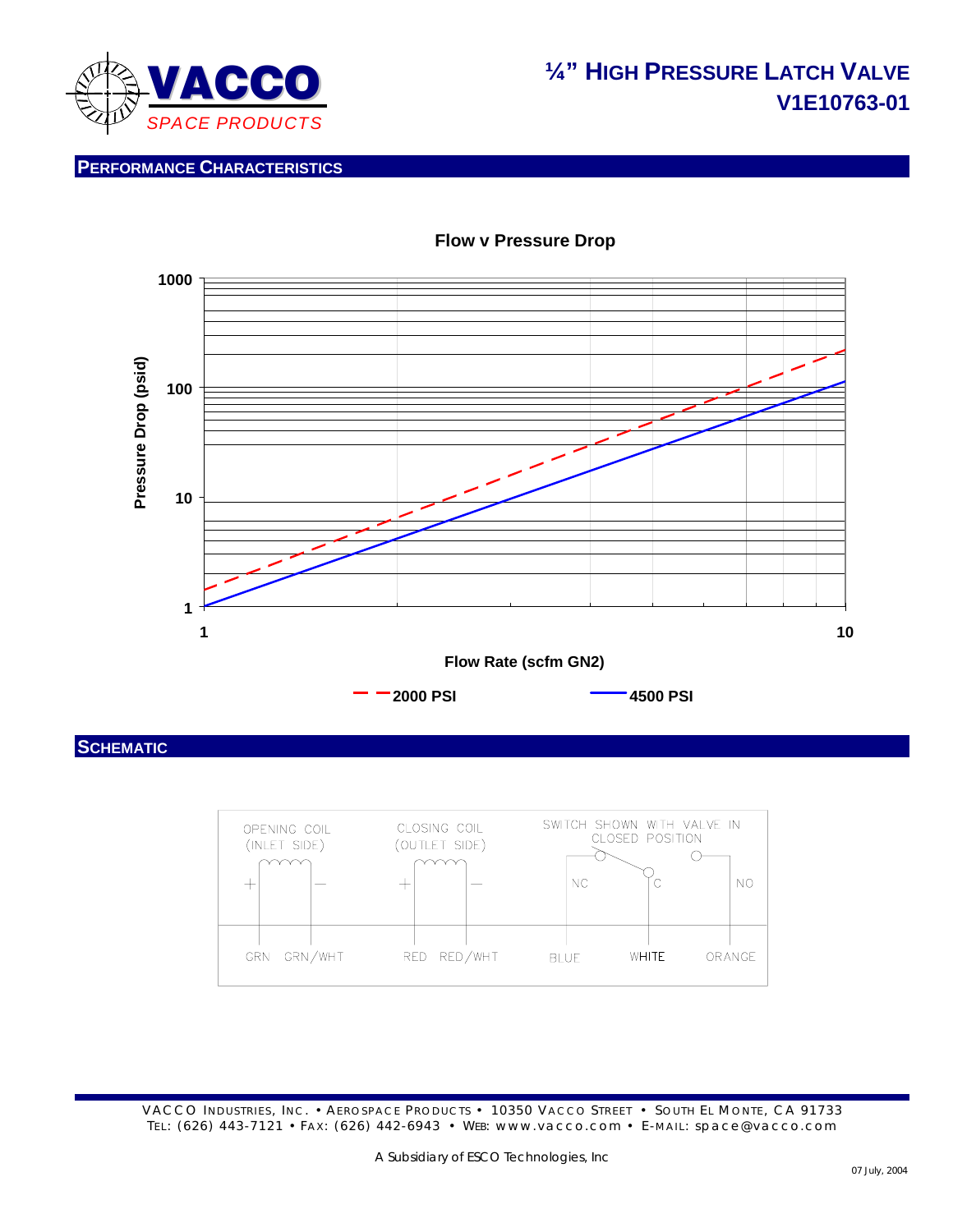

**DESCRIPTION**

## **3/8**" **HIGH PRESSURE LATCH VALVE V1E10560-01**

VACCO Industries maintains a product line of titanium latching valves designed to meet industry's demand for high reliability, tight leakage, and quick response capabilities.

The 3/8" high-pressure latch valve utilizes VACCO's proven torque tube technology. The all titanium construction helps maintain its weight while the dual coils are provided for redundancy. The valve is fully flight-qualified and holds extensive heritage.



### **FEATURES**

- $+4500$  psia Operating Pressure
- $\div$  All Titanium Construction
- $\div$  Low Weight 800g/1.76 lbm
- $\triangleq$  Integral Microswitch
- 3,000 Cycle Life



### **OPERATING PARAMETERS**

| Operating Pressure Range 4500 psia (310 bar) |                                                  |
|----------------------------------------------|--------------------------------------------------|
|                                              | Response Time:                                   |
|                                              |                                                  |
|                                              |                                                  |
|                                              |                                                  |
|                                              |                                                  |
|                                              | Dielectric Strength  500 VAC RMS @ 60 Hz - 1 min |
|                                              |                                                  |

| Operating Temperature13° to +113° F              |                           |  |
|--------------------------------------------------|---------------------------|--|
| Response Time:                                   |                           |  |
|                                                  | Opening  50 msec @ 20 VDC |  |
|                                                  | Closing 50 msec @ 20 VDC  |  |
| Back Pressure Relief800 to 1500 psid             |                           |  |
|                                                  |                           |  |
| Dielectric Strength  500 VAC RMS @ 60 Hz - 1 min |                           |  |
|                                                  |                           |  |

*Performance characteristics are based upon customer requirements, as such, are not representative of component capabilities or limitations*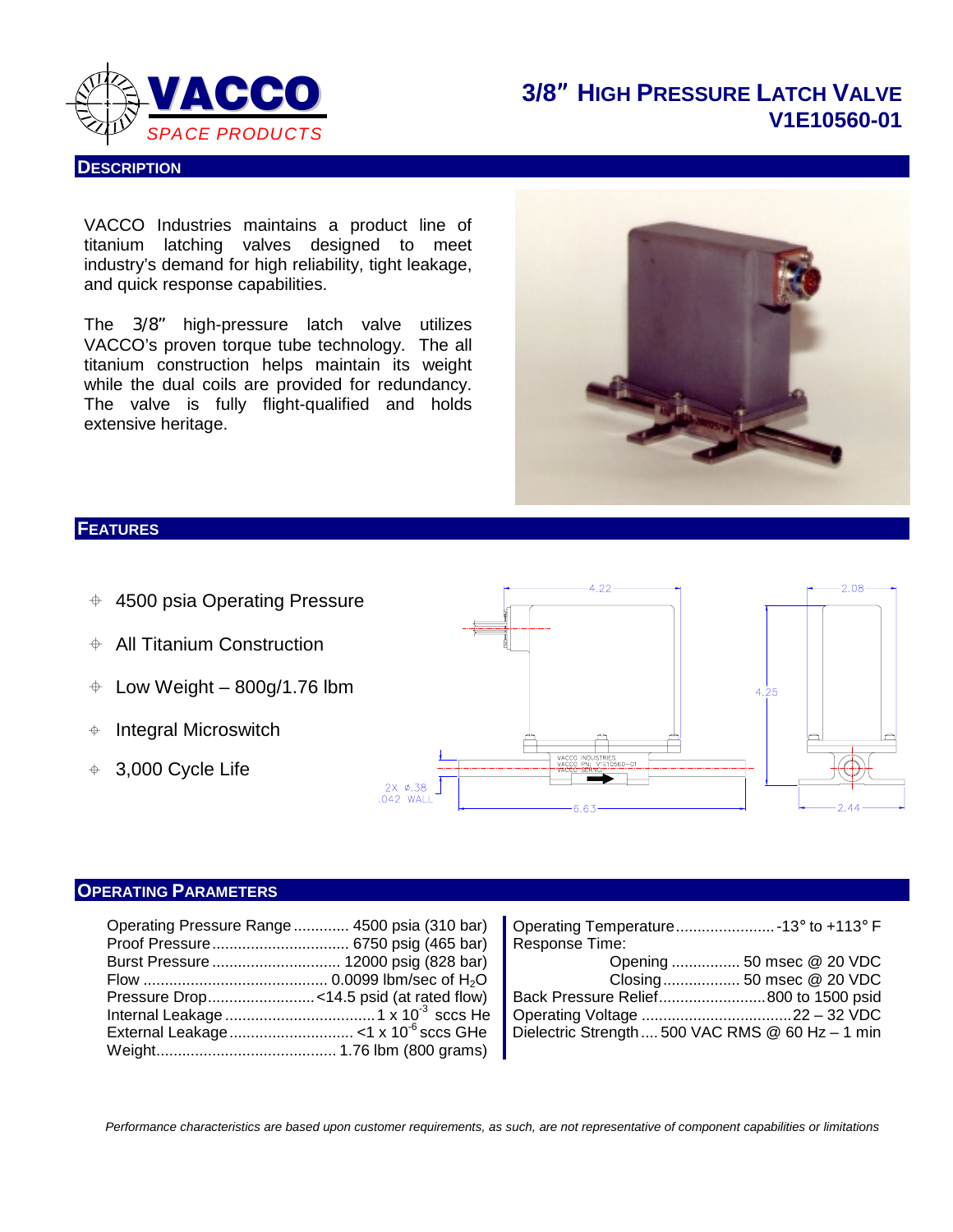

**PERFORMANCE CHARACTERISTICS**



#### **ELECTRICAL SCHEMATIC**

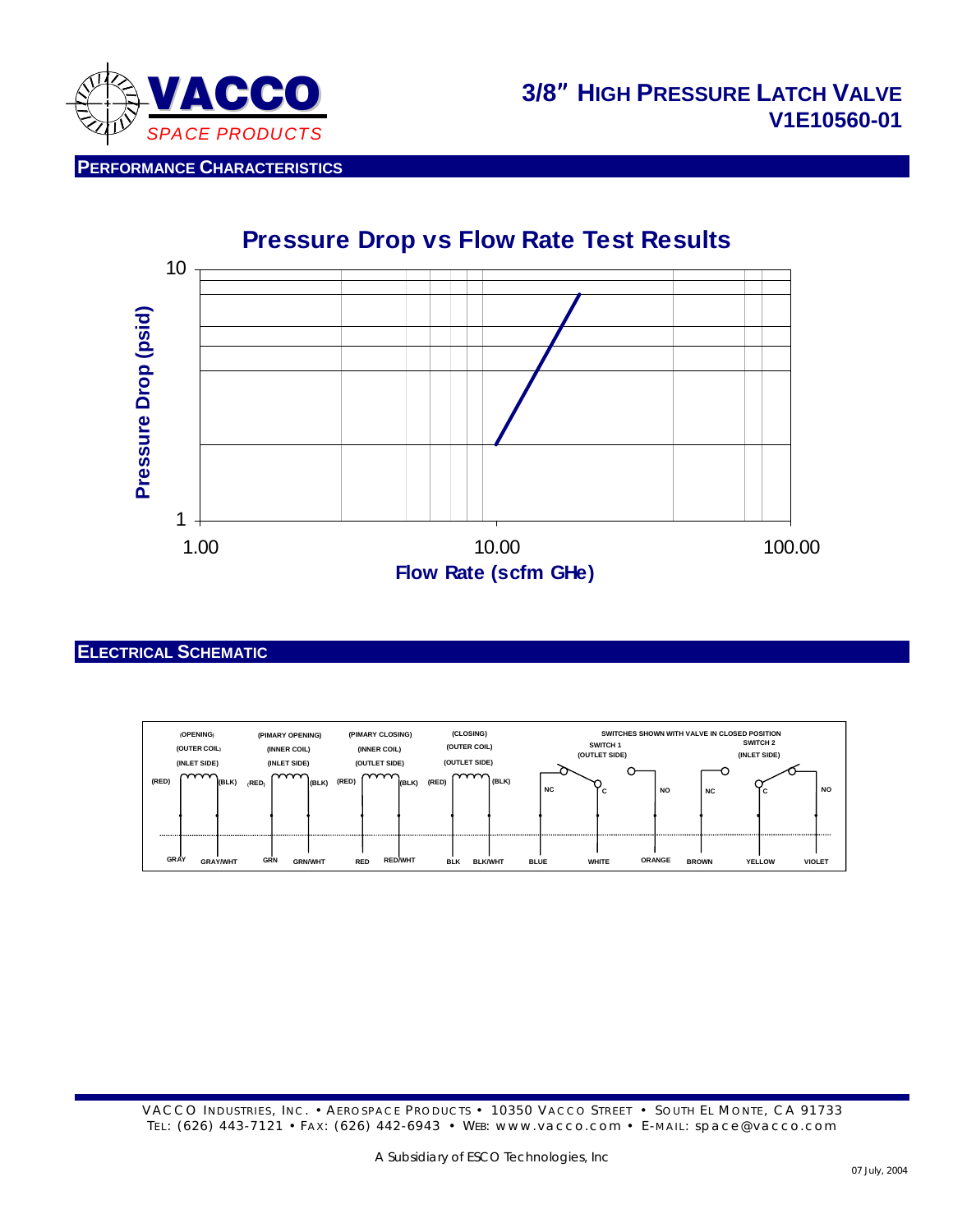

# **¼" HIGH PRESSURE MINIATURE LATCH VALVE V8E10580-01** *SPACE PRODUCTS*

#### **DESCRIPTION**

VACCO Aerospace Products maintains a product line of latching valves designed to meet industry's demand for high reliability, tight leakage, and quick response capabilities.

The ¼" high-pressure miniature latch valve is close derivative of our qualified ¼" low pressure miniature latch valve per V1E10728-01. Originally built and tested for a NASA advanced development program, these valves provide a low cost, light weight alternative for systems with lower flow demands.



#### **FEATURES**

- 3,000 psi Operating Pressure
- CRES Interface
- $\div$  Low Weight 160 Grams (0.35 LB)
- **♦ Optional Position Indicator**
- Optional Etched Disc Inlet Filter
- Kel-F Poppet
- $\div$  Parent Design Fully Qualified

#### **OPERATING PARAMETERS**

|          |                                                                         | Response Time:<br>Opening15 msec @ 20 VDC<br>Closing 15 msec @ 20 VDC |
|----------|-------------------------------------------------------------------------|-----------------------------------------------------------------------|
|          | Flow / Pressure Drop 8 psid @ 5 scfm GHe<br>0.014 psid @ 0.002 scfm GXe |                                                                       |
| Leakage: |                                                                         | Dielectric Strength  500 VAC RMS @ 60 Hz-1 min                        |
|          |                                                                         |                                                                       |
|          |                                                                         | Pull-In Voltage20 VDC Max @ 450 psi & 120°F                           |
|          |                                                                         |                                                                       |
|          |                                                                         |                                                                       |

*Performance characteristics are based upon customer requirements, as such, are not representative of component capabilities or limitations*